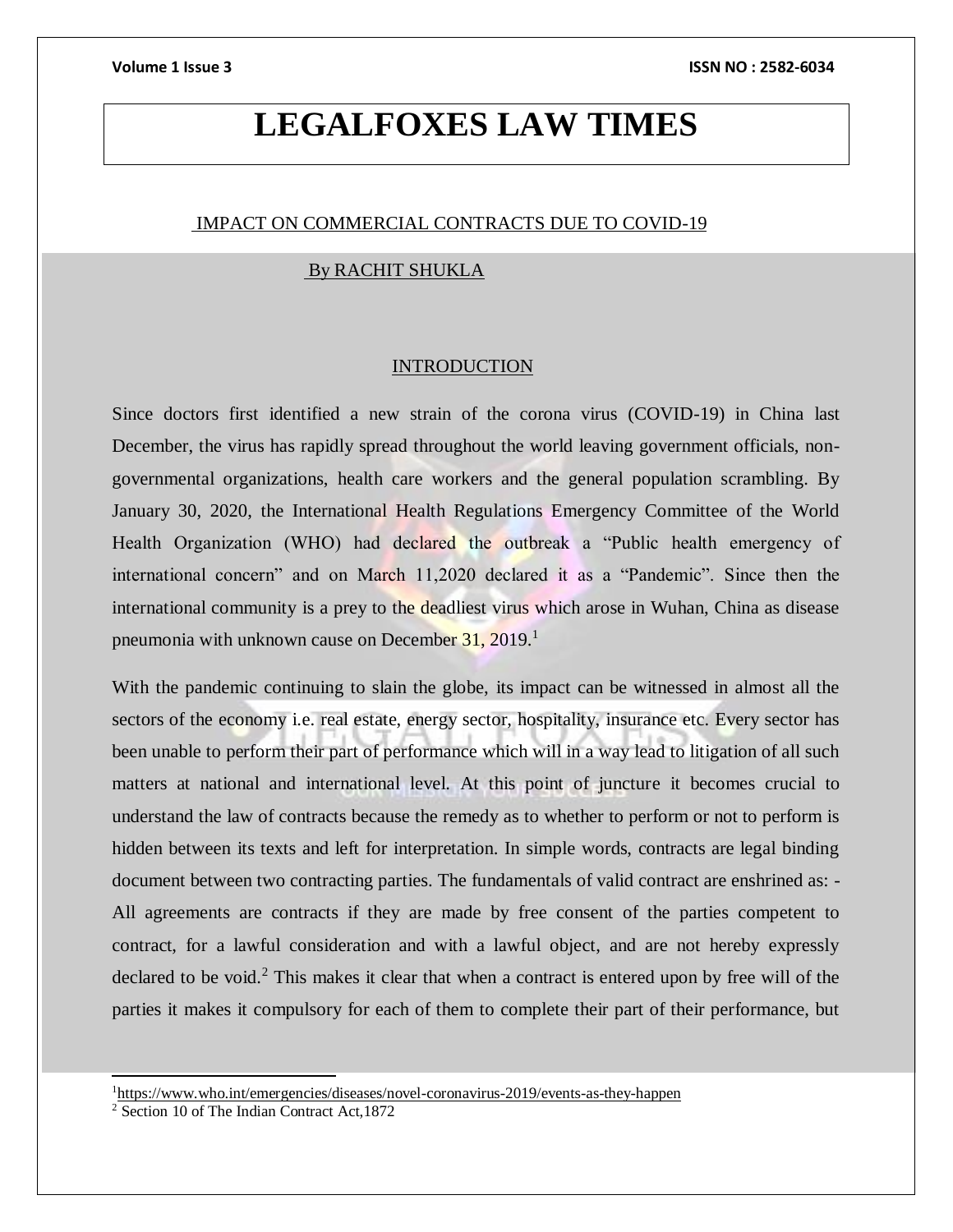there are exceptions to it. And the upcoming question arises as to whether pandemics be classified as one of the exception for the performance of contract.

The effect of pandemics can be understood from the figure illustrated below:-

| Serial No.     | Country               | Cases    | Deaths |
|----------------|-----------------------|----------|--------|
|                |                       |          |        |
| 1              | <b>United states</b>  | 4,68,895 | 16,697 |
| $\overline{2}$ | Spain                 | 1,52,222 | 15,447 |
| 3              | Italy                 | 1,43,226 | 18,279 |
| $\overline{4}$ | Germany               | 1,18,235 | 2,607  |
| 5              | France                | 1,17,749 | 12,210 |
| 6              | China                 | 81,907   | 3,336  |
| $\overline{7}$ | Iran                  | 66,220   | 4,110  |
| 8              | <b>United Kingdom</b> | 65,077   | 7,978  |
| 9              | Turkey                | 42,282   | 908    |
| 10             | Belgium               | 24,983   | 2,523  |

### As on:  $-10/04/2020^3$

And the lethal effects which might be caused by the noxious virus has also a perspective under the Sanskrit shlokas and which is described below: -

यथाह्यल्पेनयत्नेनच्छिद्यतेतरुणस्तरुुः।

सएवाऽतिप्रवृध्दस्तुच्छिद्यतेऽतिप्रयत्नतः॥

एवमेवविकारोऽपितरुणःसाध्यतेसुखम्।

तववृध्दुःसाध्यतेकृ छ्र ादसाध्योवाऽतिजायते॥

English Translation

<sup>3</sup> Worldometer.info

 $\overline{\phantom{a}}$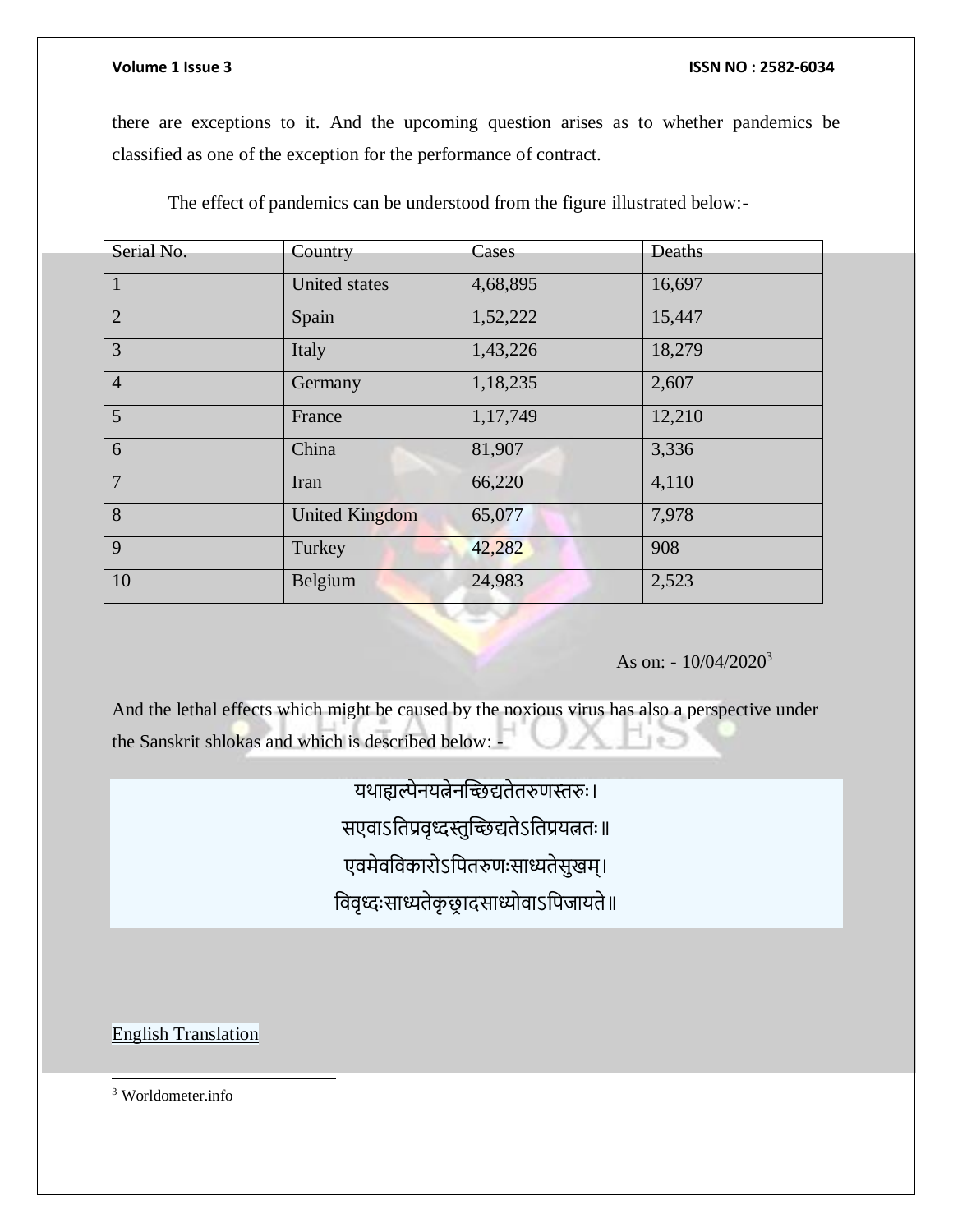Just as a tender plant is easy to cut down, the same requires much more effort when fully grown. Likewise, any disease is manageable in the early stage; it becomes almost incurable when it grows.<sup>4</sup>

It is significant to understand the consequences if such a large scale lockdown are not implemented. When every country passes through the third phase the amount of infected people is increasing at a tremendous pace. Meanwhile, it would be in larger public interest to maintain a strict lockdown and co-operate with the government and abide by the rules set down by them.

When understanding commercial contracts, it is pertinent to know that when such supervening or irresistible force comes in the way as to making it impossible or merelyimpracticable the performance of the agreed contract, they who have made every effort to complete the performance are waived of from performing the contract.

It has been illustrated in the legal system in two different ways

1. Using the Force Majeure clause in the contract itself and shall be mentioned as to under which circumstances it might apply to: -

- i. Act of god
- ii. Natural disaster
- iii. Warlike situations
- iv. Labour unrest
- v. Epidemics UR MISSION YOUR SUCCESS"
- vi. Pandemics

2. If there is no force majeure clause then the doctrine of frustration would be applied as under by different law systems.

Understanding the Force majeure clause

4Charak Nidaan 5 / 13-16/ resanskrit

 $\overline{a}$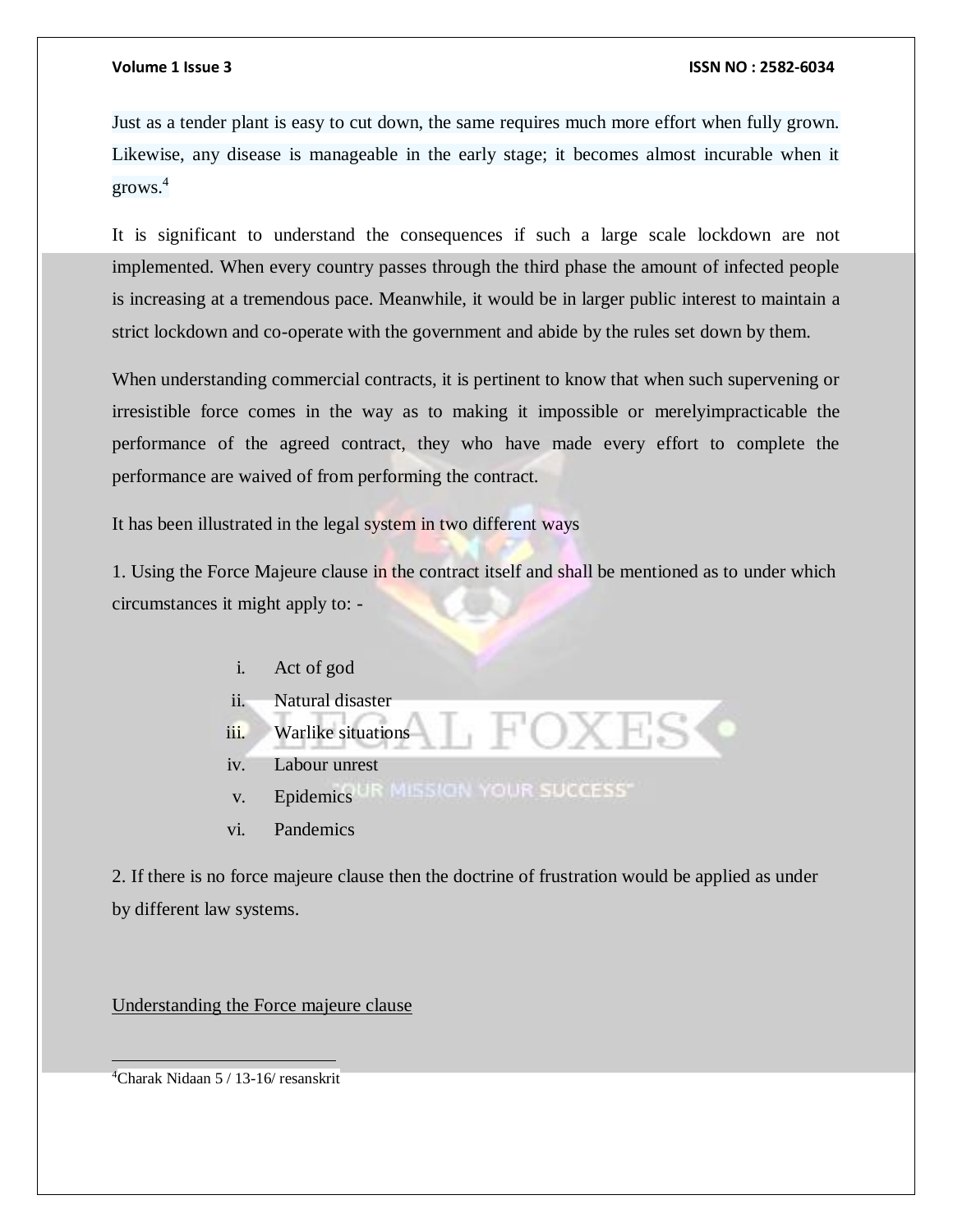Force majeure is a clause that is included in contracts to remove liability for natural and unavoidable catastrophes. It also encompasses human action such as armed conflicts. Force majeure is used in some event which is unforeseen and unstoppable and which renders the performance of contract impossible, the intention is to save the performing party from consequences over which he has no control. It is an exception to the breach of contract.

Black's Law Dictionary<sup>5</sup> defines a force majeure clause as "a contractual provision allocating the risk of loss if performance becomes impossible or impracticable, especially as a result of an event or effect that the parties could not have anticipated or controlled."

The clause has been highlighted under the Indian law under The Indian Contract Act, 1872; the wordings of the section are as follows: -

"Contingent contracts to do or not to do anything if an uncertain future event happens, cannot be enforced by law unless and until that event has happened." If the event becomes impossible, such contracts become void."<sup>6</sup>

The pandemic has caused global disruption and the use of the clause can be observed across varied jurisdictions. Every country in a way have disrupted businesses and incomplete performance of contracts where everybody is on the move to apply for force majeure notice, but under different legal systems it has same understanding in a different manner. While force majeure is implied in civil law jurisdictions, it has to be expressly mentioned under the common law jurisdictions emphasis can be traced back to the French law; it applies 3 tests as to whether a defence can be regarded as a force majeure; unforeseeable, external and irresistible.

But the general rule of law suggests certain common criteria as to what a court must consider while taking into consideration the applicability of the force majeure: -

- 1. The event qualifies as a force majeure under the specified contract
- 2. The risk of non-performance was unforeseeable and unable to be mitigated.
- 3. Performance is truly impossible

 $\overline{\phantom{a}}$ 

However force majeure cannot be invoked if: -

<sup>5</sup><https://www.wardandsmith.com/articles/covid-19-and-force-majeure-what-businesses-should-know> <sup>6</sup> Section 32 of The Indian Contract Act,1872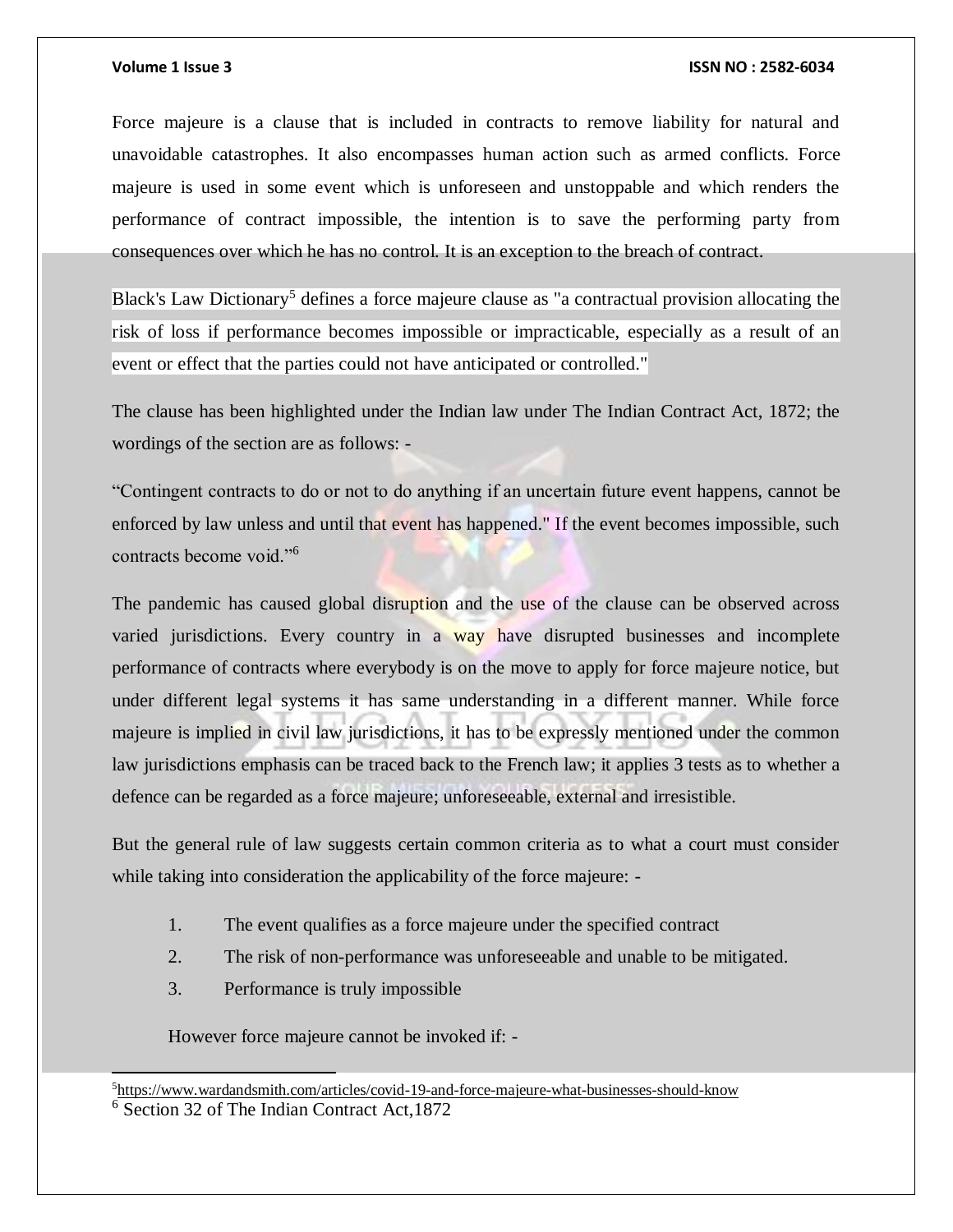- 1. It is foreseeable and mitigate the potential non-performance
- 2. It is merely impracticable or economically difficult rather than truly impossible.

Classification as to pandemics or epidemics will free the non-performing party or shall be excused from performing their part of the activity, but where clauses are silent upon the pandemics, epidemics or other viral outbreaks are likely to be inefficient for force majeure defence unless the courts liberalize the force majeure analysis. Indian courts have guided with a clear understanding of the force majeure clauses with landmark judgements.

**In** *Dhanrajamal Gobindram vs Shamji Kalidas And Co.<sup>7</sup>* **, the Supreme Court dealing with FM held that,**

*has given an account of what is meant by "force majeure" with reference to its history. The expression "force majeure" is not a mere French version of the Latin expression "vis major". It is undoubtedly a term of wider import. An analysis of rulings on the subject into which it is not necessary in this case to go, shows that where reference is made to "force majeure", the intention is to save the performing party from the consequences of anything over which he has no control. This is the widest meaning that can be given to "force majeure"*

Also in *Energy Watchdog vs. Central Electricity Regulatory, Civil Appeal Nos.<sup>8</sup>* **, the Supreme Court held that,**

*Force majeure" is governed by the Indian Contract Act, 1872. The Supreme Court held: "In so far as a force majeure event occurs de hors the contract, it is dealt with by a rule of positive law under Section 56 of the Contract. The performance of an act may not be literally impossible but it may be impracticable and useless from the point of view".*

*This gives a clear understanding as to when there is an absence of force majeure clause it is governed by the local law of the country and in India is governed by "Doctrine of frustration" enshrined under the Indian Contract Act.*<sup>9</sup>

<sup>8</sup>*5399-5400 of 2016*

 $\overline{a}$ 

<sup>7</sup>*AIR 1961 SC 1285*

<sup>9</sup> Section 56 of The Indian Contract Act,1872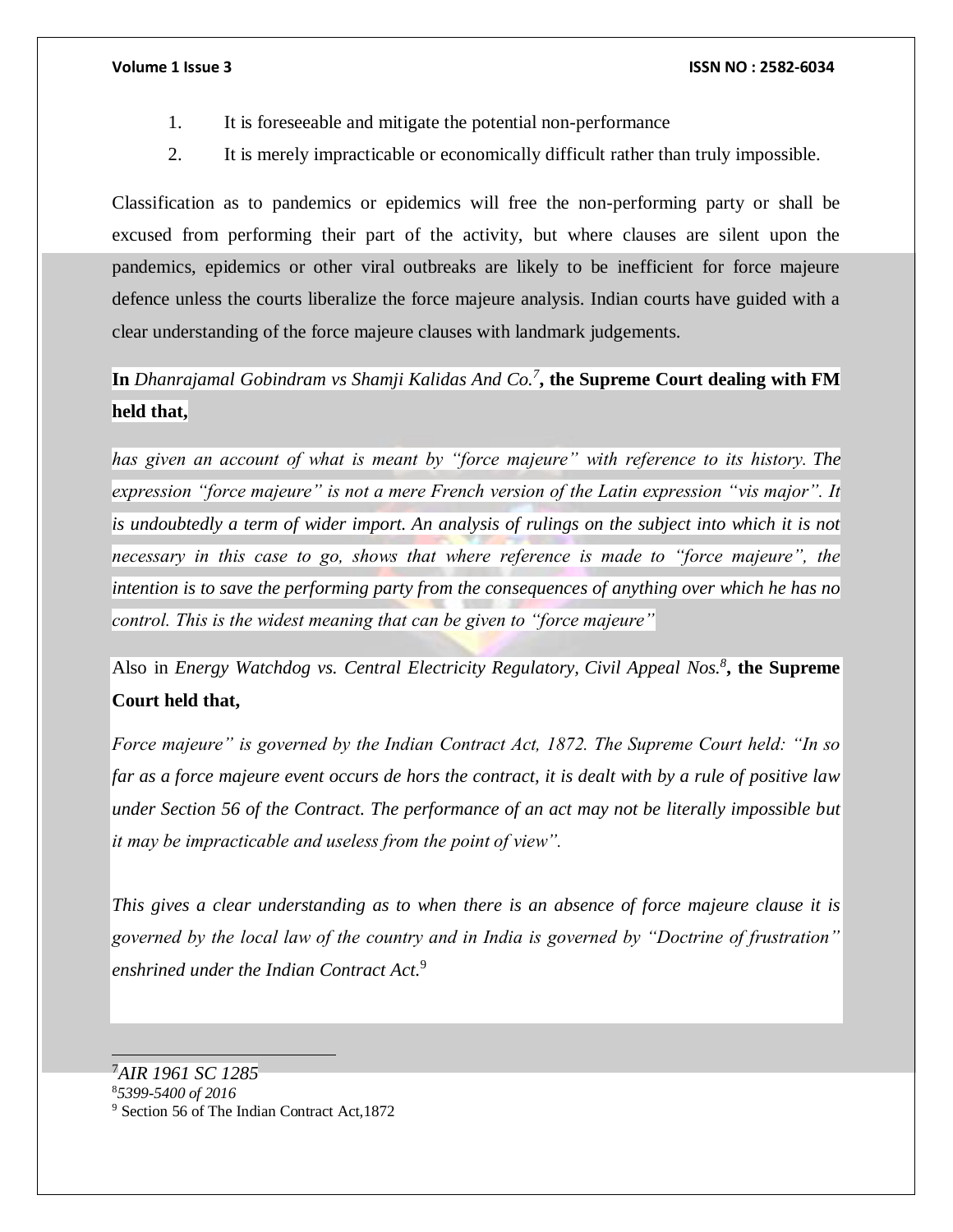#### *Foreign judgements and analysis*

Although the global response to COVID-19 is unprecedented, epidemic-related force majeure disputes are not. In the late 1800s, a French court considered an actor's claim that a typhoid epidemic in a city excused him from performing there even though the theatre remained open. Another court evaluated whether a cholera outbreak excused non-performance of a food sale contract. Still another assessed whether an influenza epidemic excused a contractual commitment to deliver fabric.

In more recent times, a Chinese court affirmed that, for a month in 2003, SARS constituted a force majeure and contracting parties were not liable for losses during that period. And during the 2014 Ebola crisis, a manufacturer announced it was suspending an iron ore expansion project in Liberia due to the deadly Ebola epidemic in West Africa – a force majeure that freed both parties from liability or obligation because the crisis was beyond the control of the parties and prevented performance.<sup>10</sup>

### *In some jurisdictions precedents have been settled down in the following manner.*

### *Sole effective cause*

 $\overline{a}$ 

In *Seadrill Ghana Offshore v Tullow* [2018] EWHC 1640 (Comm), Teare J confirmed that, in order for a party to rely on an event of force majeure, it must be the sole operative cause of the inability to perform. That means that if you are affected by COVID-19, but there is also some other reason why you cannot perform your obligations, then you cannot rely on the force majeure clause.

### *Alternative methods of performance*

*Classic Maritime Inc v Limbungan Makmur SDN BHD* [2018] EWHC 2389 (Comm), another case decided by Teare J, confirmed that principle that if there are alternative methods of

<sup>10</sup><https://www.pillsburylaw.com/en/news-and-insights/coronavirus-force-majeure.html>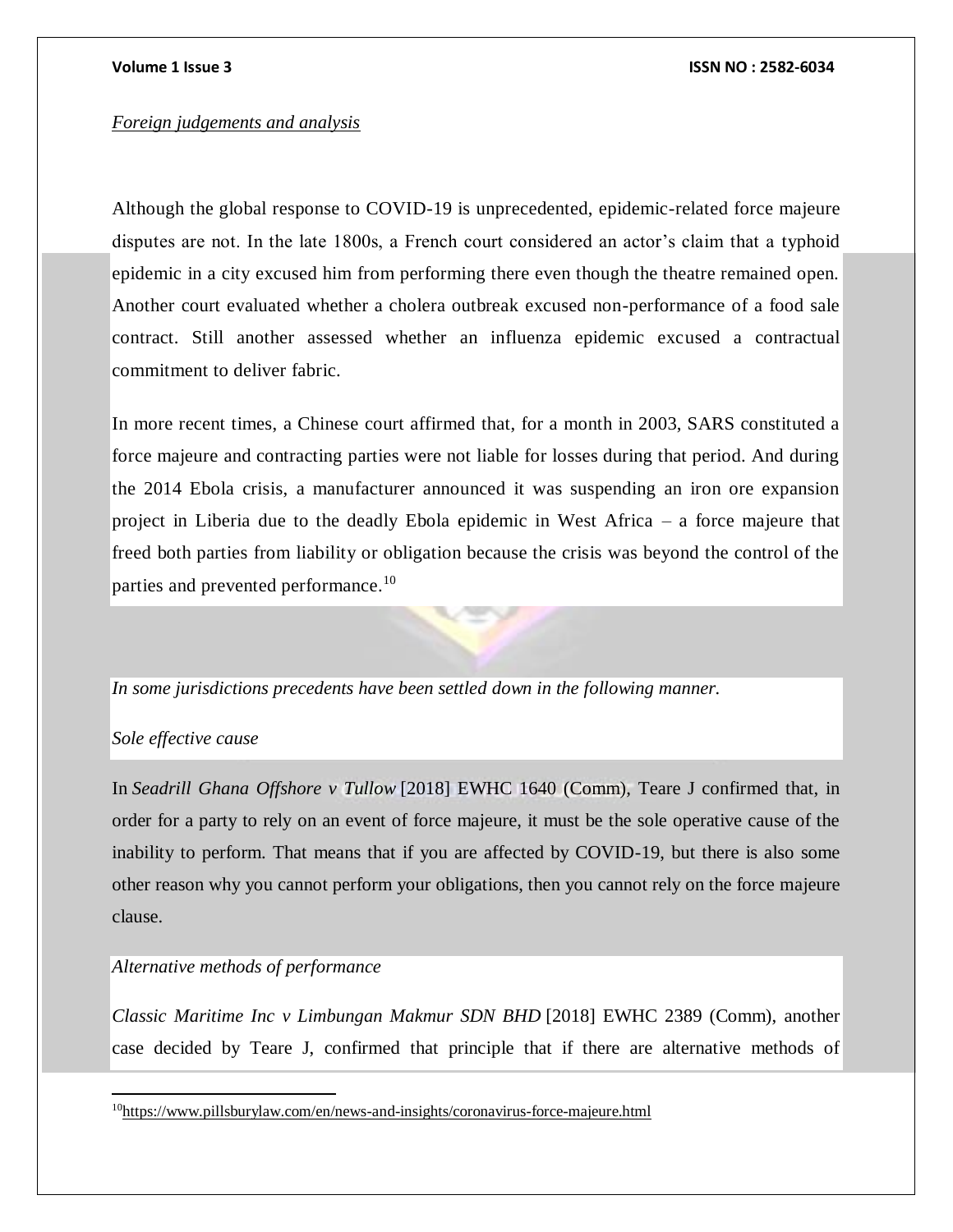performance, then you must explore alternative modes of performance (provided the contract does not provide for a single mode of performance).

### *Reasonable endeavours*

Some contracts may also specify that parties must use "reasonable endeavours" to overcome a force majeure event. What is "reasonable" will depend on the nature of the contract and the contractual obligation that is impacted by the force majeure event. In *Seadrill Ghana Limited v Tullow Ghana Limited* Teare J held that Tullow, as the party having to prove that it had used reasonable endeavours to overcome the force majeure event, had to weigh its own business interest against the business interest of Seadrill.<sup>11</sup>

### Doctrine of frustration

It is evident that if no mentioning of the crisis is dealt in the force majeure clause the parties are left with no option but to avail the remedies under the local law, where generally the doctrine of frustration comes into play. The main and the only difference between force majeure and the doctrine of frustration is that in force majeure it may provide for extension of time rather than relieving the parties from performance.

Doctrine of frustration comes into play in two types of situations:

- 1. The performance is physically cut off
- 2. The object has failed.

Section  $56^{12}$  of the act applies to both the situations.

The principle of frustration of contract, or of impossibility of performance is applicable to a great variety of contracts. It is, therefore, not possible to lay down an exhaustive list of situations in which the doctrine is going to be applied so as to excuse performance. The law upon the matter is undoubtedly in process of evolution. Yet the following grounds of frustration have become well established.

 $\overline{\phantom{a}}$ 

<sup>11</sup><https://www.haynesboone.com/alerts/is-the-coronavirus-covid-19-outbreak-a-force-majeure-event>

 $\frac{12}{\text{Supra}}(9)$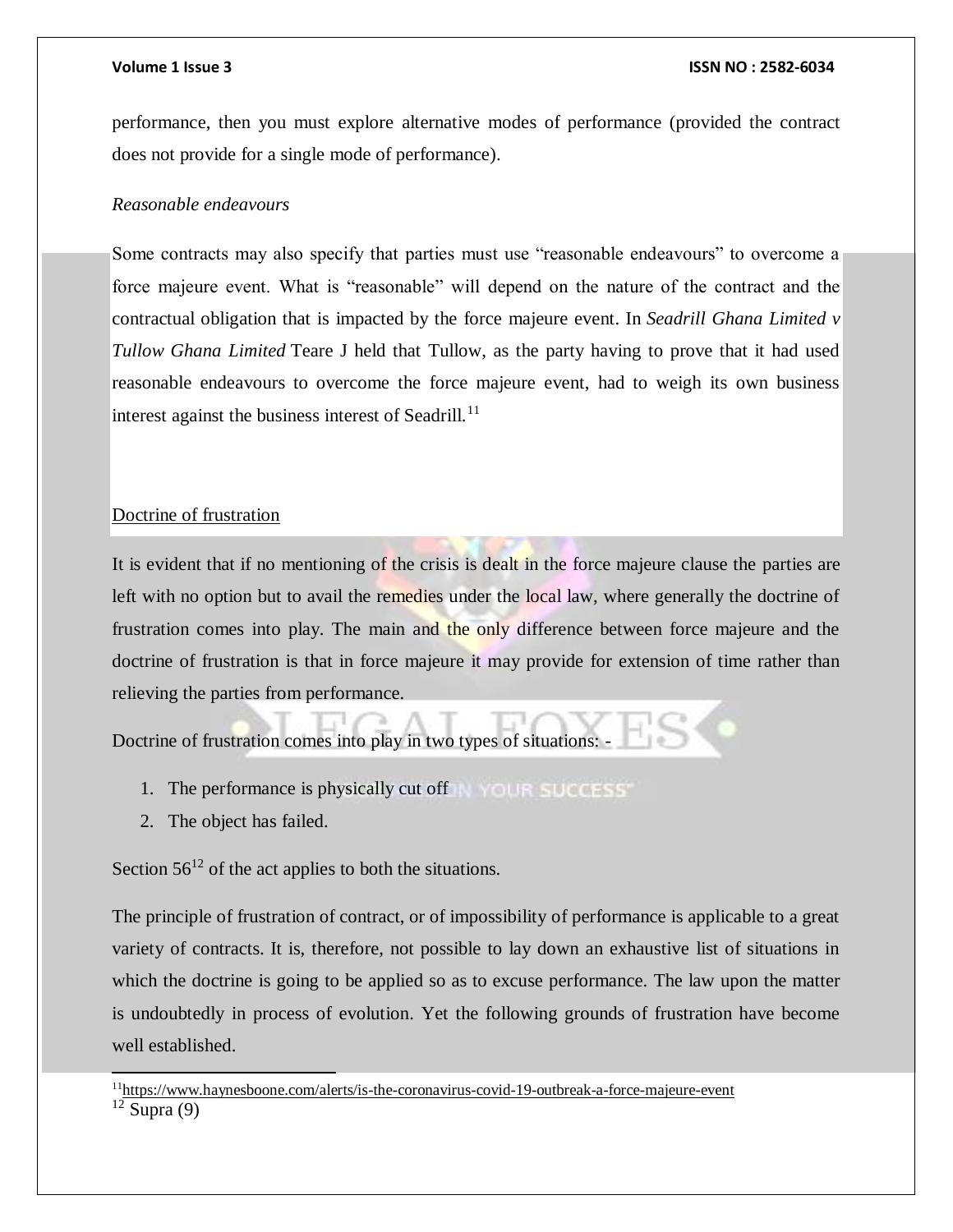- 1. **Destruction of the subject matter-**The doctrine of impossibilities applies with full force "where the actual and specific subject-matter of the contracts has ceased to exist.
- 2. **Change of circumstances-**A contract will frustrate "where circumstances arise which make the performance of the contract impossible in the manner and at the time contemplated.
- 3. **Non-occurrence of contemplated events-**Sometimes the performance of a contract remains entirely possible, but owing to the non-occurrence of an event contemplated by both parties as the reason for the contract, the value of the performance is destroyed.
- 4. **Death or incapacity of the party-**A party to a contract is excused from performance if it depends upon the existence of a given person, if that person or becomes too ill to perform.
- 5. **Government, administration or legislation intervention-**A contract will be dissolved when legislative or "administrative intervention has so directly operated upon the fulfilment of the contract for a specific work as to transform the contemplated conditions for a specific work as to transform the contemplated conditions of performance.
- 6. **Intervention of war-**Intervention of war or warlike conditions in the performance of a contract has often created difficult questions. If the intervention of war is due to the delay caused by the negligence of a party, the principle of frustration cannot be relied upon.

# LEGAL FOXES

**In Satyabrata Ghose Vs. Mugneeram Bangur and Co. and anr.**<sup>13</sup>**, Mukherjee J., a Single bench of Supreme Court illustrated the doctrine of frustration and also dealt with Section 56 at length as under**

### **On Section 56**

*"The first paragraph of the section lays down the law in the same way as in England. It speaks of something which is impossible inherently or by its very nature, and no one can obviously be directed to perform such an act. The second paragraph enunciates the law relating to discharge of contract by reason of supervening impossibility or illegality of the act agreed to be done. The*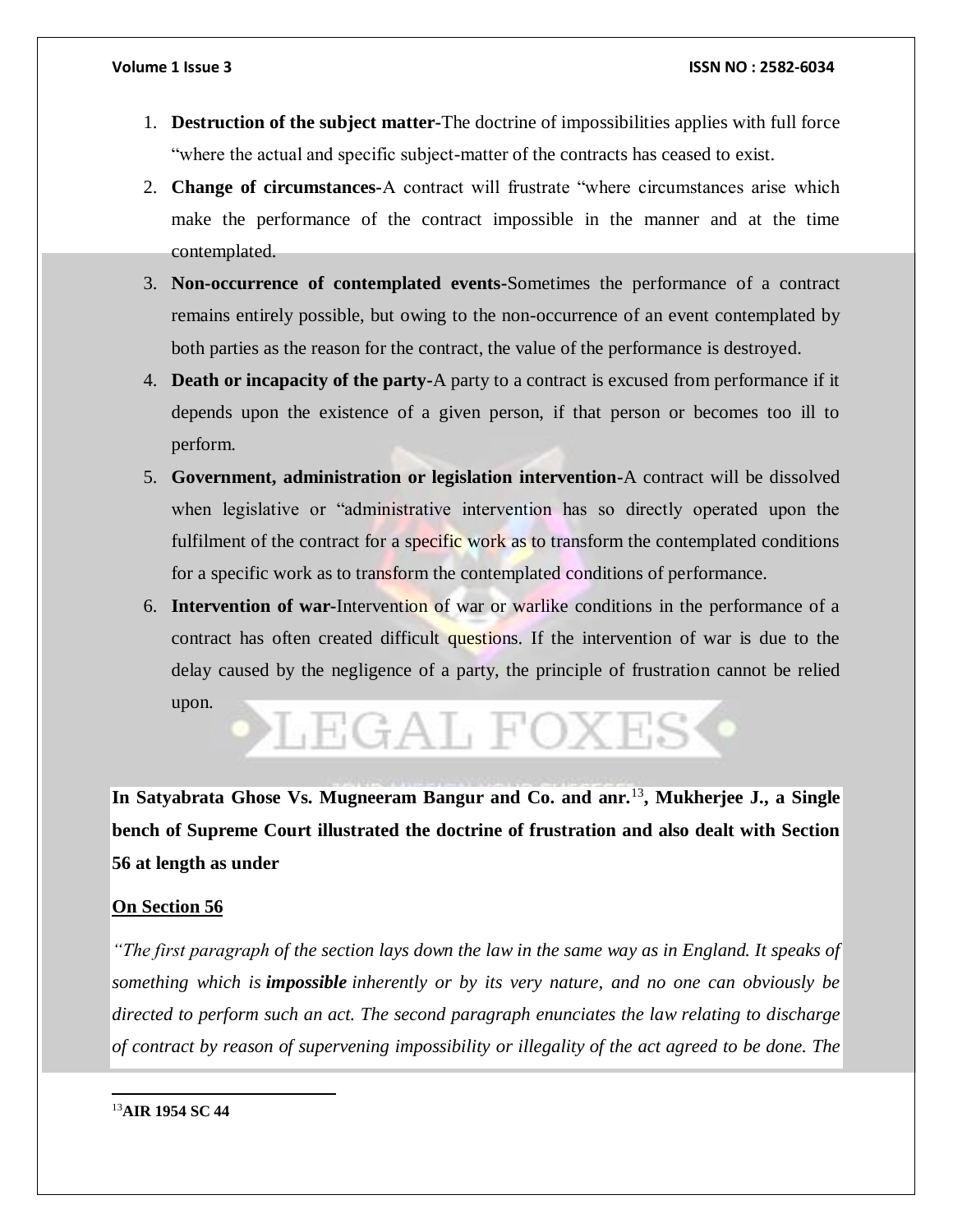*wording of this paragraph is quite general, and though the illustrations attached to it are not at all happy, they cannot derogate from the general words used in the enactment. This much is clear that the word 'impossible' has not been used here in the sense of physical or literal impossibility. The performance of an act may not be literally impossible but it may be impracticable and useless from the point of view of the object and purpose which the parties had in view; and if an untoward event or change of circumstances totally upsets the very foundation upon which the parties rested their bargain, it can very well be said that the promisor found it impossible to do the act which he promised to do.*

Hence, it is clear that under commercial contracts if any unlikely situation arises which beyond the parties control, they can dodge it by the shield of force majeure and if not possible may file for doctrine of frustration. It is to be kept in mind that those who apply for such defences shall have the burden to prove the essentials.

#### Application of force majeure around the globe

#### THE U.S

l

The Uniform Commercial Code ("UCC") provides standard rules that apply to sales of goods. Under the UCC, a seller of goods may be excused from performance under certain circumstances. Circumstances where this doctrine might be invoked during the current crisis are outlined below.

- If the seller must suspend operations due to a governmental regulation or order, it may be excused pursuant to UCC § 2-615.<sup>14</sup>
- Similarly, if certain contingencies occur that render the seller's performance impracticable due to unforeseen events beyond its control, its obligations may be excused pursuant to UCC  $\S$  2-615.<sup>15</sup>

<sup>14</sup><https://www.law.cornell.edu/ucc/2/2-615>  $15$  Supra 14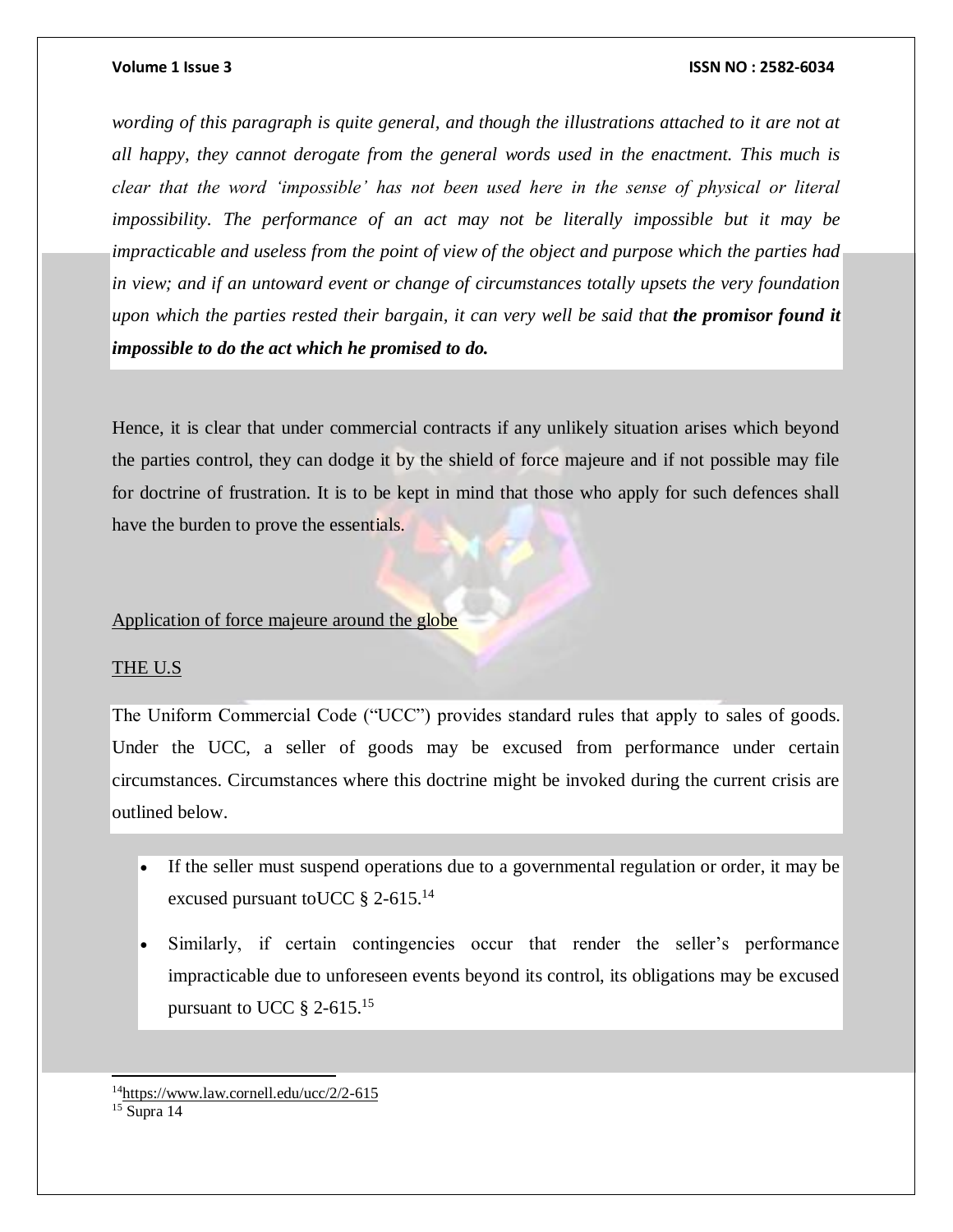### ITALY

Article 1256 of the **Italian Civil Code** provides that the obligor may evade its responsibility by proving that its failure to perform, or its delay in performance, has been caused by an inability to perform due to a cause which "is not ascribable" to him.<sup>16</sup>

### U.K.

In *Aviation Holdings Ltd v Aero Toy Store LLC<sup>17</sup>*, which concerned a contract for the sale of a Bombardier executive jet aircraft, Hamblen J stated that a seller unable to deliver the aircraft on time due to a pandemic causing a dearth of delivery pilots would be able to bring itself within the wording of a force majeure clause which provided "any other cause beyond the seller's reasonable control".

The party must prove the following, and this checklist must be applied to any COVID-19 force majeure argument:

- 1. The occurrence of an event identified in the clause;
- 2. It has been prevented or hindered (as the case may be) from performing the contract by reason of that event;
- 3. Its non-performance was due to circumstances beyond its control; and
- 4. There were no reasonable steps that could have been taken to mitigate the event or its consequences.

UAE

l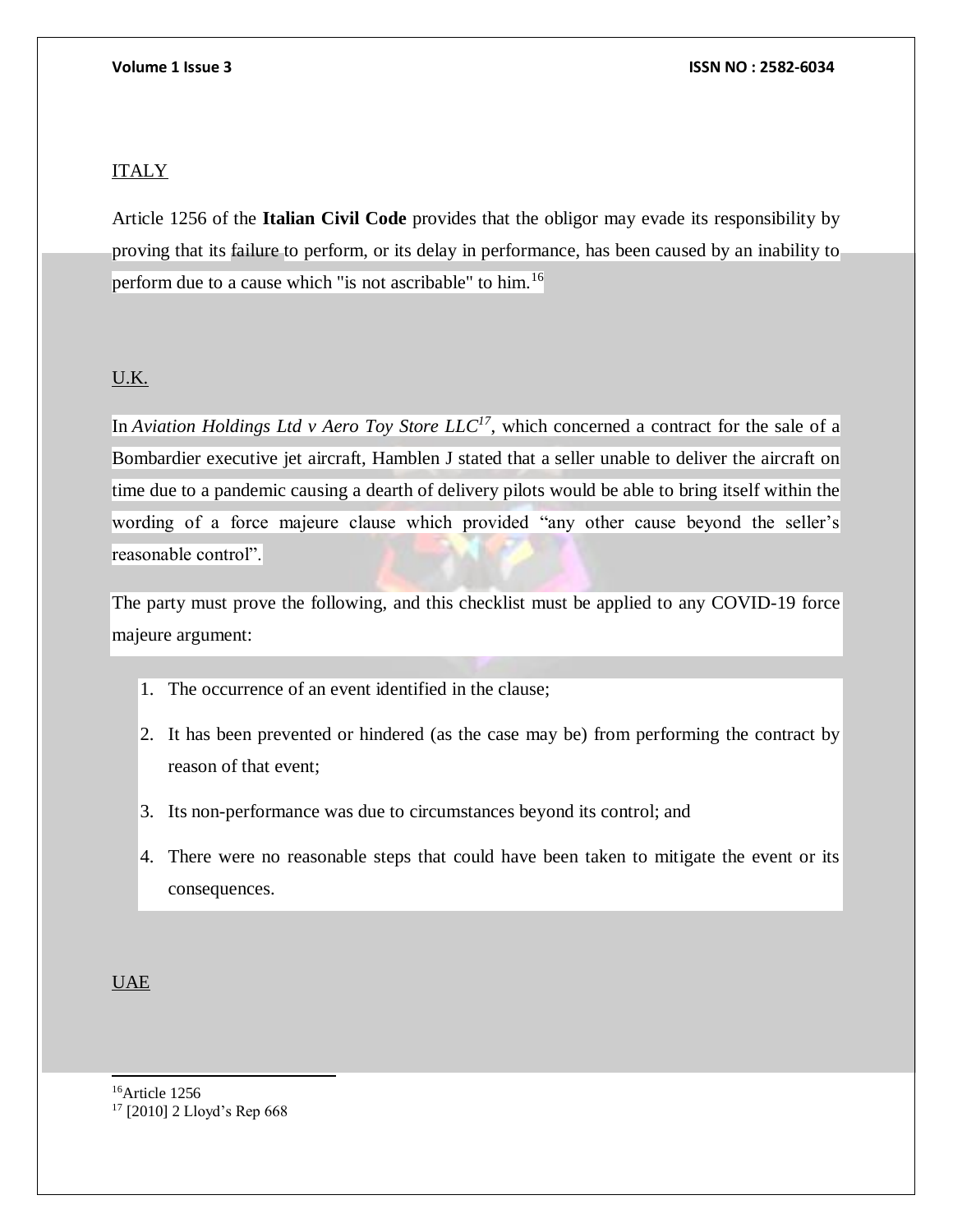Article 273(1) of the Civil Code provides that if a force majeure event supervenes that renders performance of a contract impossible, all contractual obligations will cease and the contract will be automatically cancelled. Under Article 273(2), in cases where the force majeure event renders only part of the obligations impossible to perform, only that part of the contract will be extinguished and the remainder will continue in effect.<sup>18</sup>

#### SWITZERLAND

The Swiss Code of Obligations does not explicitly regulate force majeure, but this principle is nevertheless recognised in case law and is subsumed under Art. 119 CO. If performance has become impossible due to circumstances beyond the debtor's control, Swiss law considers the claim to be made impossible under Art.  $119 \text{ CO}^{19}$ 

The question of whether a global health risk such as epidemics and pandemics can also be considered a force majeure event has not yet been conclusively clarified. This is particularly the case in combination with an official order or ban.

#### THAILAND

The concept of force majeure is codified under civil and commercial code ("CCC"). "Force majeure denotes any event the happening or pernicious results of which could not be prevented even though a person against to whom it happened or threatened to happen were to take such appropriate care as might be expected from him in his situation."

There are few cases in Thailand involving epidemics being used as the basis for a force majeure claim. In 2009, the Supreme Court ruled on an event related to the H5N1 "bird flu". In that case (Supreme Court Decision No. 5353/2552), due to the outbreak of the novel flu virus, a farmer was ordered by the relevant authorities to slaughter his chickens; after complying with this order, the farmer was unable to deliver the chickens to his customer under an existing supply agreement.

 $\overline{\phantom{a}}$ 

<sup>18</sup> Article 273 of Civil Code

<sup>19</sup> Article 119 of Swiss Code of Obligations